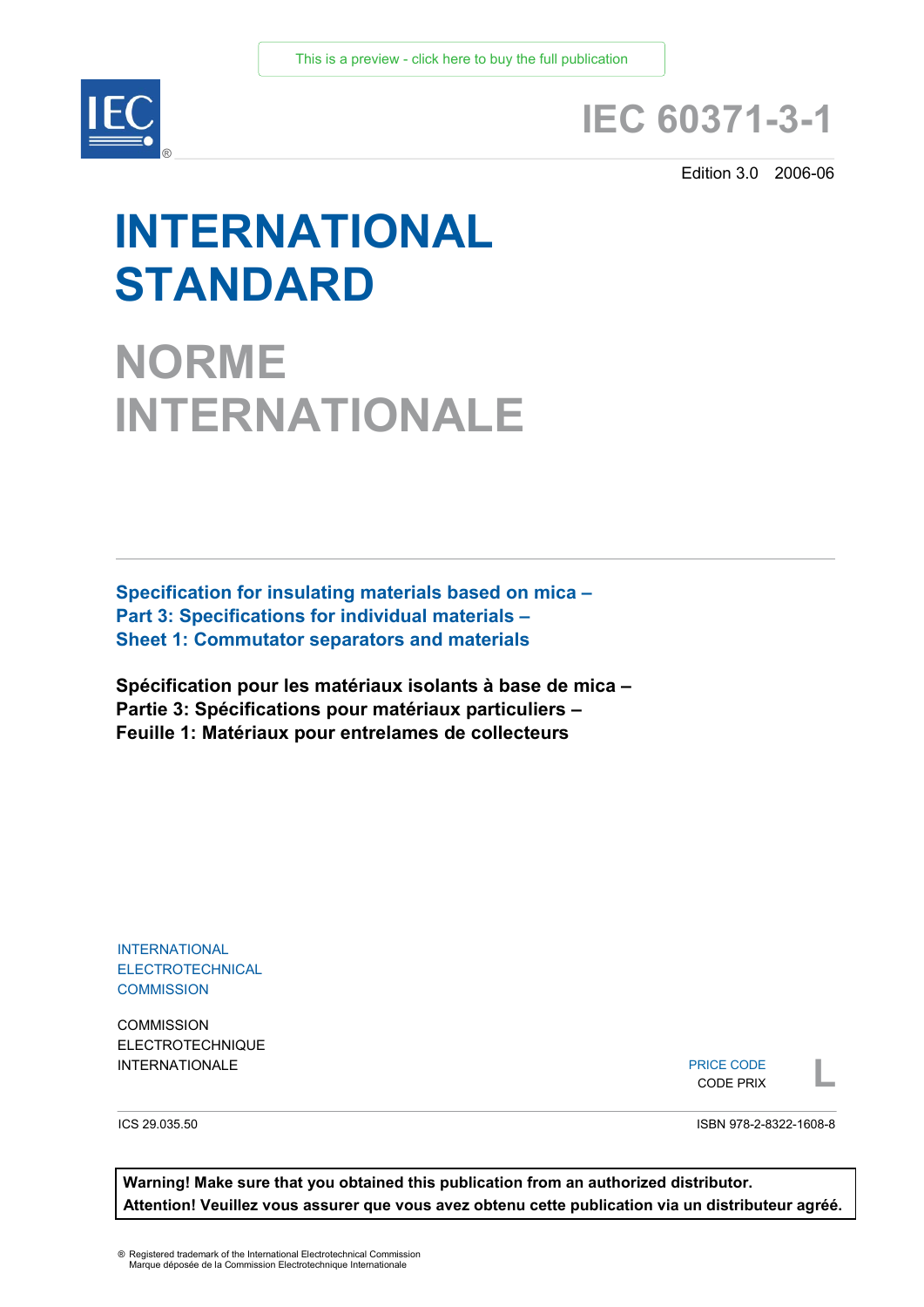$-2-$ 

IEC 60371-3-1:2006 © IEC 2006

# **CONTENTS**

| 1              |     |  |  |  |  |
|----------------|-----|--|--|--|--|
| $\overline{2}$ |     |  |  |  |  |
| 3              |     |  |  |  |  |
| 4              |     |  |  |  |  |
|                | 41  |  |  |  |  |
|                | 4.2 |  |  |  |  |
| 5              |     |  |  |  |  |
|                | 51  |  |  |  |  |
|                | 5.2 |  |  |  |  |
|                | 5.3 |  |  |  |  |
| 6              |     |  |  |  |  |
| $\overline{7}$ |     |  |  |  |  |
| 8              |     |  |  |  |  |
| 9              |     |  |  |  |  |
|                |     |  |  |  |  |

| Table 1 – Thickness tolerances for sheets, strips and separators having a surface $\leq$ 10 cm <sup>2</sup> 7 |  |
|---------------------------------------------------------------------------------------------------------------|--|
| Table 2 – Thickness tolerances for separators having a surface area greater than 10 cm <sup>2</sup> 7         |  |
|                                                                                                               |  |
|                                                                                                               |  |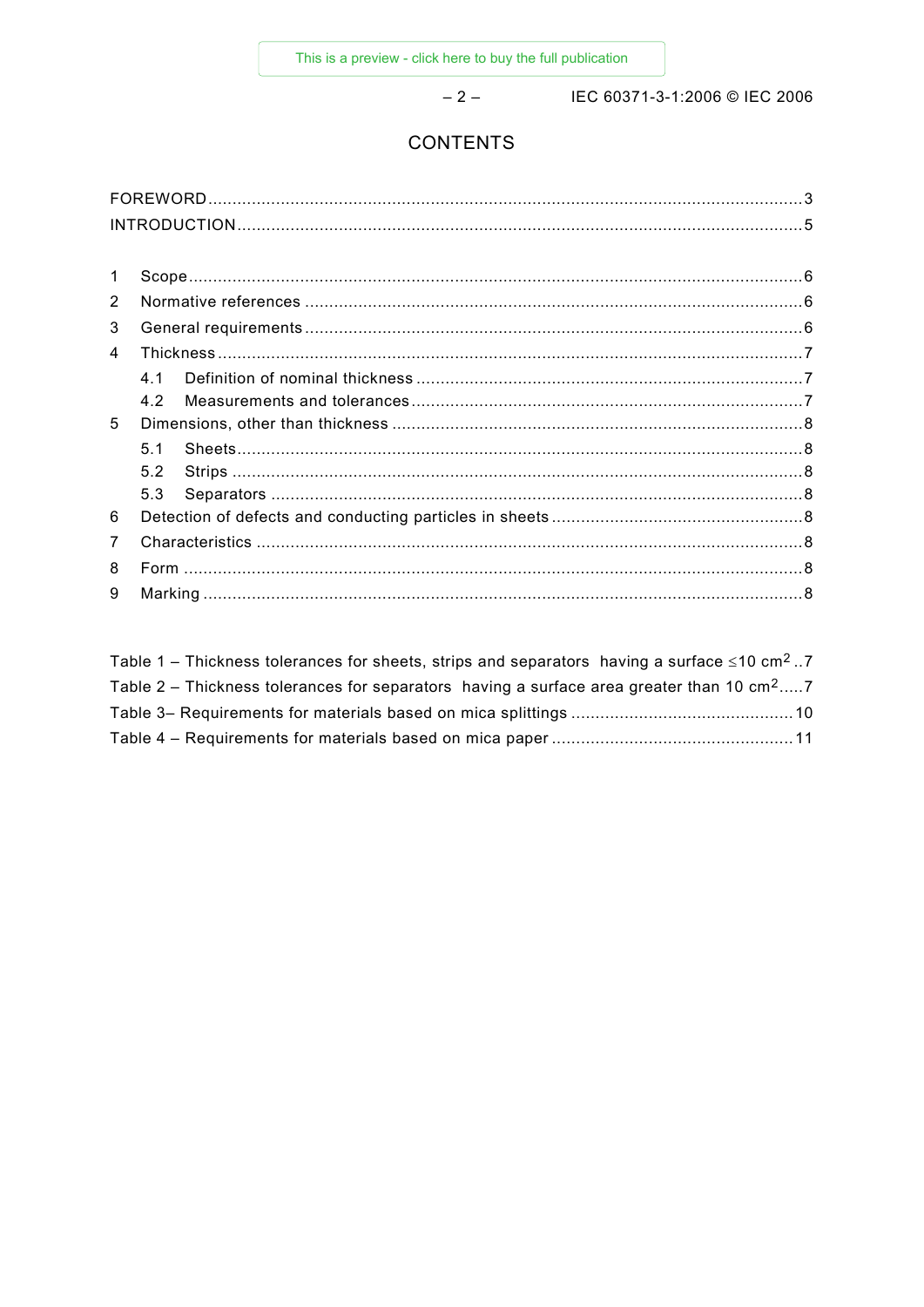IEC 60371-3-1:2006 © IEC 2006  $-3-$ 

# INTERNATIONAL ELECTROTECHNICAL COMMISSION \_\_\_\_\_\_\_\_\_\_\_\_

# **SPECIFICATION FOR INSULATING MATERIALS BASED ON MICA –**

# **Part 3: Specifications for individual materials – Sheet 1: Commutator separators and materials**

# FOREWORD

- <span id="page-2-0"></span>1) The International Electrotechnical Commission (IEC) is a worldwide organization for standardization comprising all national electrotechnical committees (IEC National Committees). The object of IEC is to promote international co-operation on all questions concerning standardization in the electrical and electronic fields. To this end and in addition to other activities, IEC publishes International Standards, Technical Specifications, Technical Reports, Publicly Available Specifications (PAS) and Guides (hereafter referred to as "IEC Publication(s)"). Their preparation is entrusted to technical committees; any IEC National Committee interested in the subject dealt with may participate in this preparatory work. International, governmental and nongovernmental organizations liaising with the IEC also participate in this preparation. IEC collaborates closely with the International Organization for Standardization (ISO) in accordance with conditions determined by agreement between the two organizations.
- 2) The formal decisions or agreements of IEC on technical matters express, as nearly as possible, an international consensus of opinion on the relevant subjects since each technical committee has representation from all interested IEC National Committees.
- 3) IEC Publications have the form of recommendations for international use and are accepted by IEC National Committees in that sense. While all reasonable efforts are made to ensure that the technical content of IEC Publications is accurate, IEC cannot be held responsible for the way in which they are used or for any misinterpretation by any end user.
- 4) In order to promote international uniformity, IEC National Committees undertake to apply IEC Publications transparently to the maximum extent possible in their national and regional publications. Any divergence between any IEC Publication and the corresponding national or regional publication shall be clearly indicated in the latter.
- 5) IEC provides no marking procedure to indicate its approval and cannot be rendered responsible for any equipment declared to be in conformity with an IEC Publication.
- 6) All users should ensure that they have the latest edition of this publication.
- 7) No liability shall attach to IEC or its directors, employees, servants or agents including individual experts and members of its technical committees and IEC National Committees for any personal injury, property damage or other damage of any nature whatsoever, whether direct or indirect, or for costs (including legal fees) and expenses arising out of the publication, use of, or reliance upon, this IEC Publication or any other IEC Publications.
- 8) Attention is drawn to the Normative references cited in this publication. Use of the referenced publications is indispensable for the correct application of this publication.
- 9) Attention is drawn to the possibility that some of the elements of this IEC Publication may be the subject of patent rights. IEC shall not be held responsible for identifying any or all such patent rights.

International Standard IEC 60371-3-1 has been prepared by IEC technical committee 15: Insulating materials.

This bilingual version (2014-05) corresponds to the English version, published in 2006-06.

This third edition of IEC 60371-3-1 replaces the second edition, published in 1984, and constitutes a technical revision.

The main changes with regard to the previous edition concern the modification of clause numbers to align with clause numbering in the latest edition of IEC 60371-2:2004.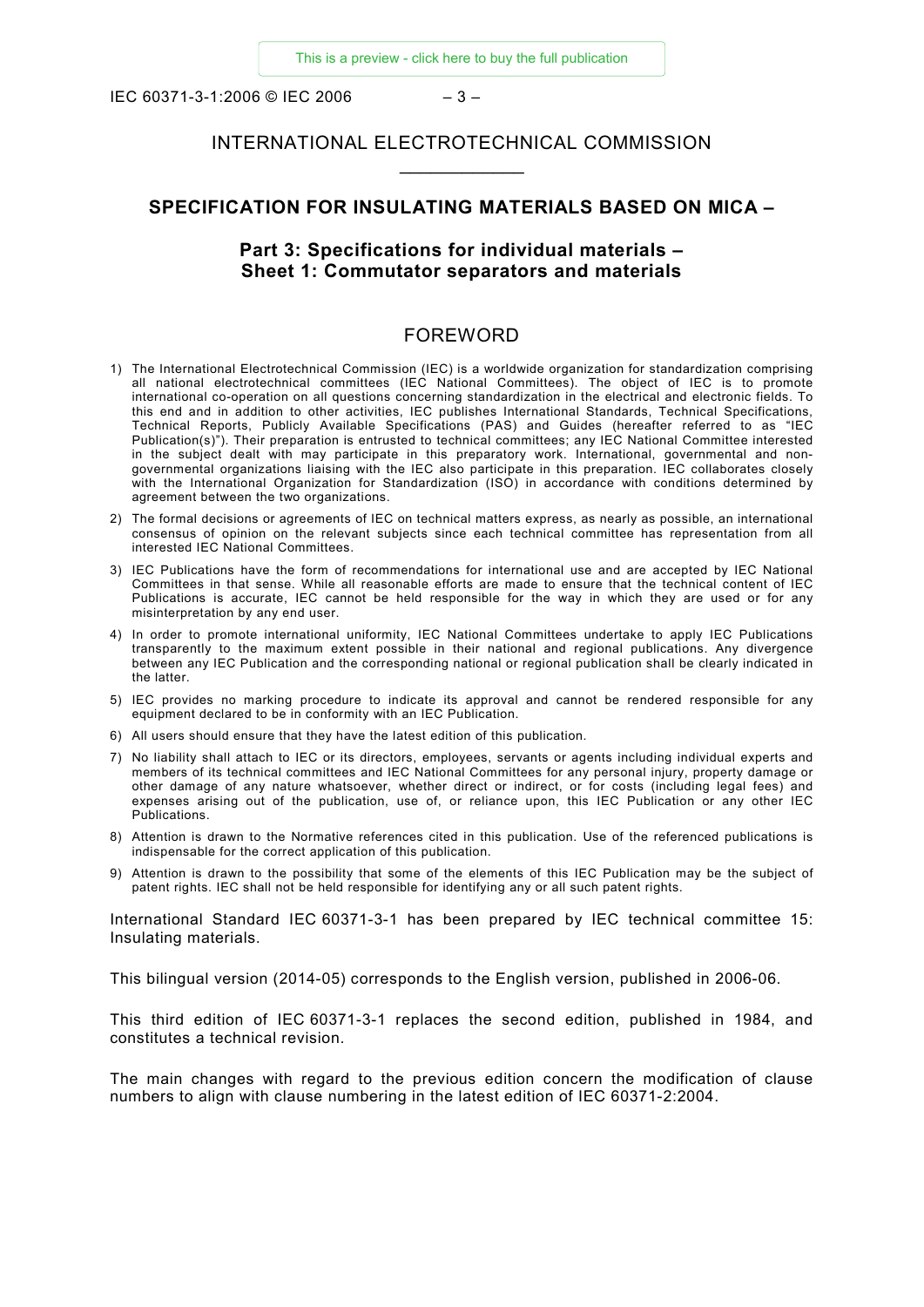– 4 – IEC 60371-3-1:2006 © IEC 2006

The text of this standard is based on the following documents:

| <b>FDIS</b> | Report on voting |
|-------------|------------------|
| 15/307/FDIS | 15/330/RVD       |

Full information on the voting for the approval of this standard can be found in the report on voting indicated in the above table.

The French version of this standard has not been voted upon.

This publication has been drafted in accordance with the ISO/IEC Directives, Part 2.

The committee has decided that the contents of this publication will remain unchanged until the maintenance result date indicated on the IEC web site under "http://webstore.iec.ch" in the data related to the specific publication. At this date, the publication will be

- reconfirmed,
- withdrawn,
- replaced by a revised edition, or
- amended.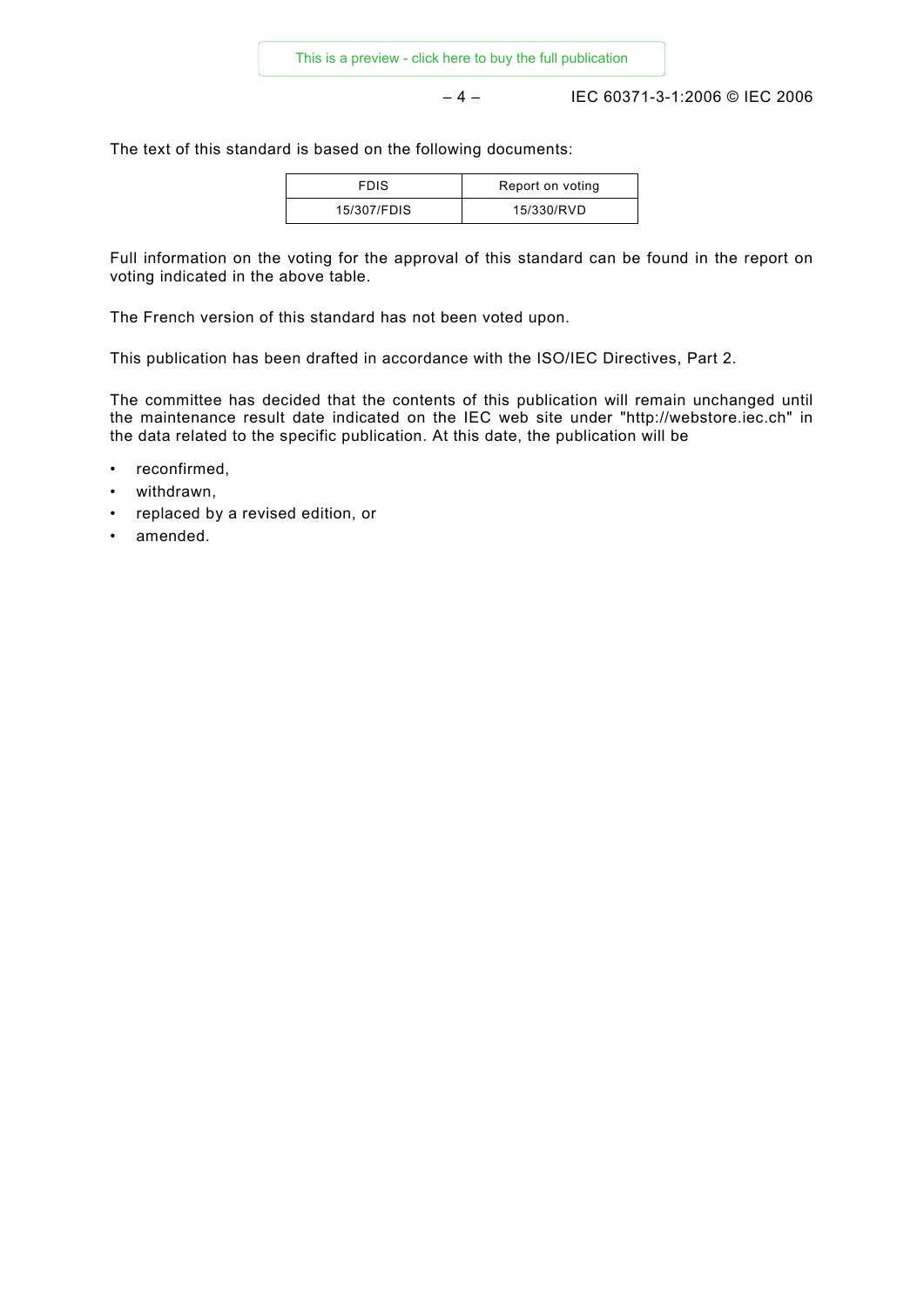<span id="page-4-0"></span>IEC 60371-3-1:2006 © IEC 2006 – 5 –

# INTRODUCTION

This part of IEC 60371 forms part of a series which deals with insulating materials built up from mica splittings or mica paper, with or without reinforcement, and with mica paper in its pure state for use in electrical equipment.

IEC 60371 consists of three parts under the main title *Specification for insulating materials based on mica:*

Part 1: Definitions and general requirements

Part 2: Methods of test

Part 3: Specifications for individual materials

This standard contains one of the sheets comprising part 3, as follows:

Sheet 1: Commutator separators and materials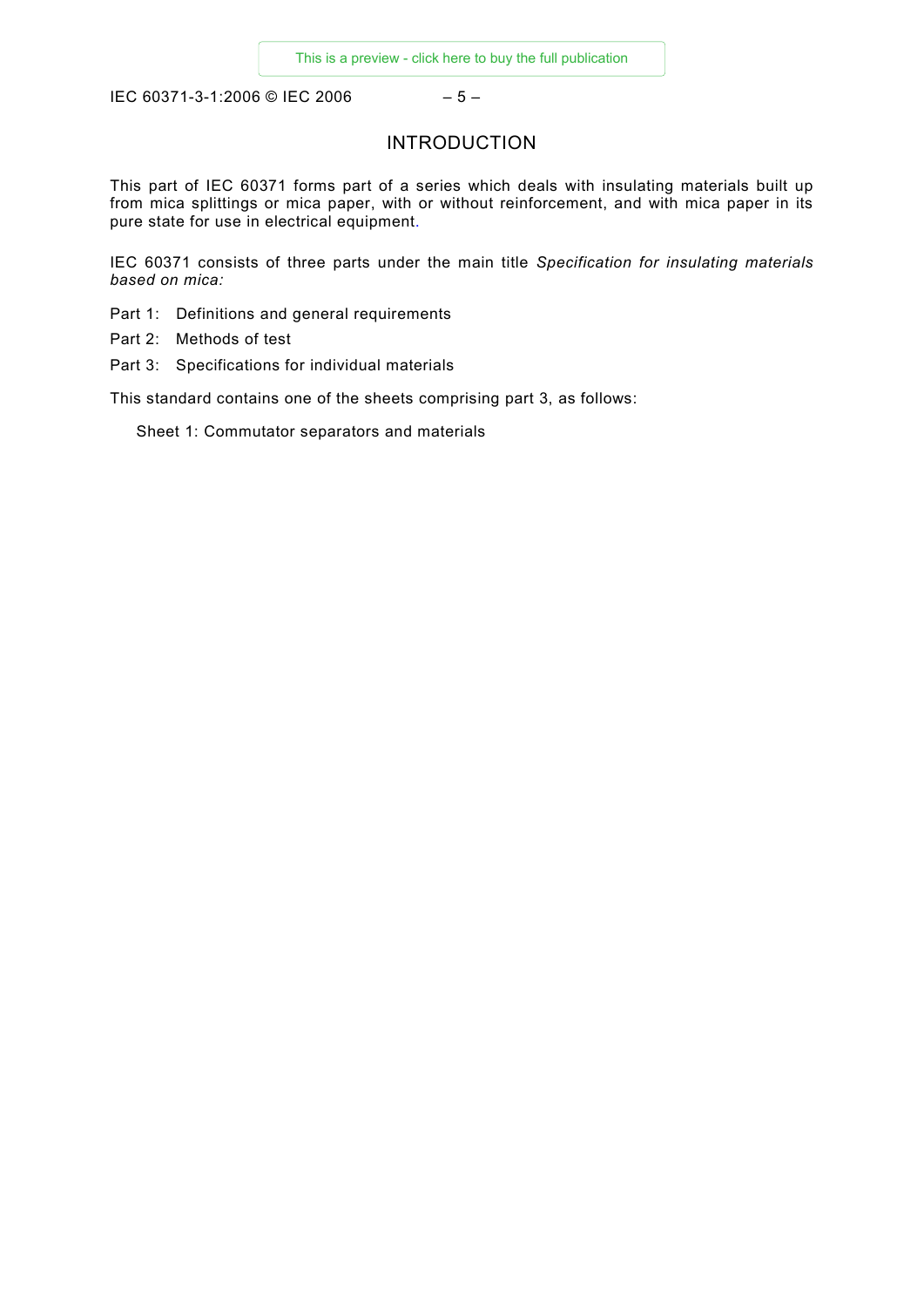– 6 – IEC 60371-3-1:2006 © IEC 2006

# **SPECIFICATION FOR INSULATING MATERIALS BASED ON MICA –**

# **Part 3: Specifications for individual materials – Sheet 1: Commutator separators and materials**

### <span id="page-5-0"></span>**1 Scope**

This sheet of IEC 60371-3 applies to several types of rigid materials based on mica splittings or mica paper for commutator separators. These products shall be made from muscovite or phlogopite mica, built up from mica splittings or mica paper by the use of a suitable bonding medium. They are supplied in the following forms:

- sheets in the dimensions in which they are pressed or after trimming;
- strips cut from sheets;
- commutator separators having the shapes and dimensions and in the conditions ordered by the user.

The normal manufacturing thicknesses lie between 0,3 mm and 2 mm.

Materials which conform to this specification meet established levels of performance.

However, the selection of material by a user for a specific application should be based on the actual requirements necessary for adequate performance in that application and not based on this specification alone.

### **Safety warning:**

It is the responsibility of the user of the methods contained or referred to in this document to ensure that they are used in a safe manner.

### <span id="page-5-1"></span>**2 Normative references**

The following referenced documents are indispensable for the application of this document. For dated references, only the edition cited applies. For undated references, the latest edition of the referenced document (including any amendments) applies.

<span id="page-5-2"></span>IEC 60371-2:2004, *Specification for insulating materials based on mica – Part 2: Methods of test*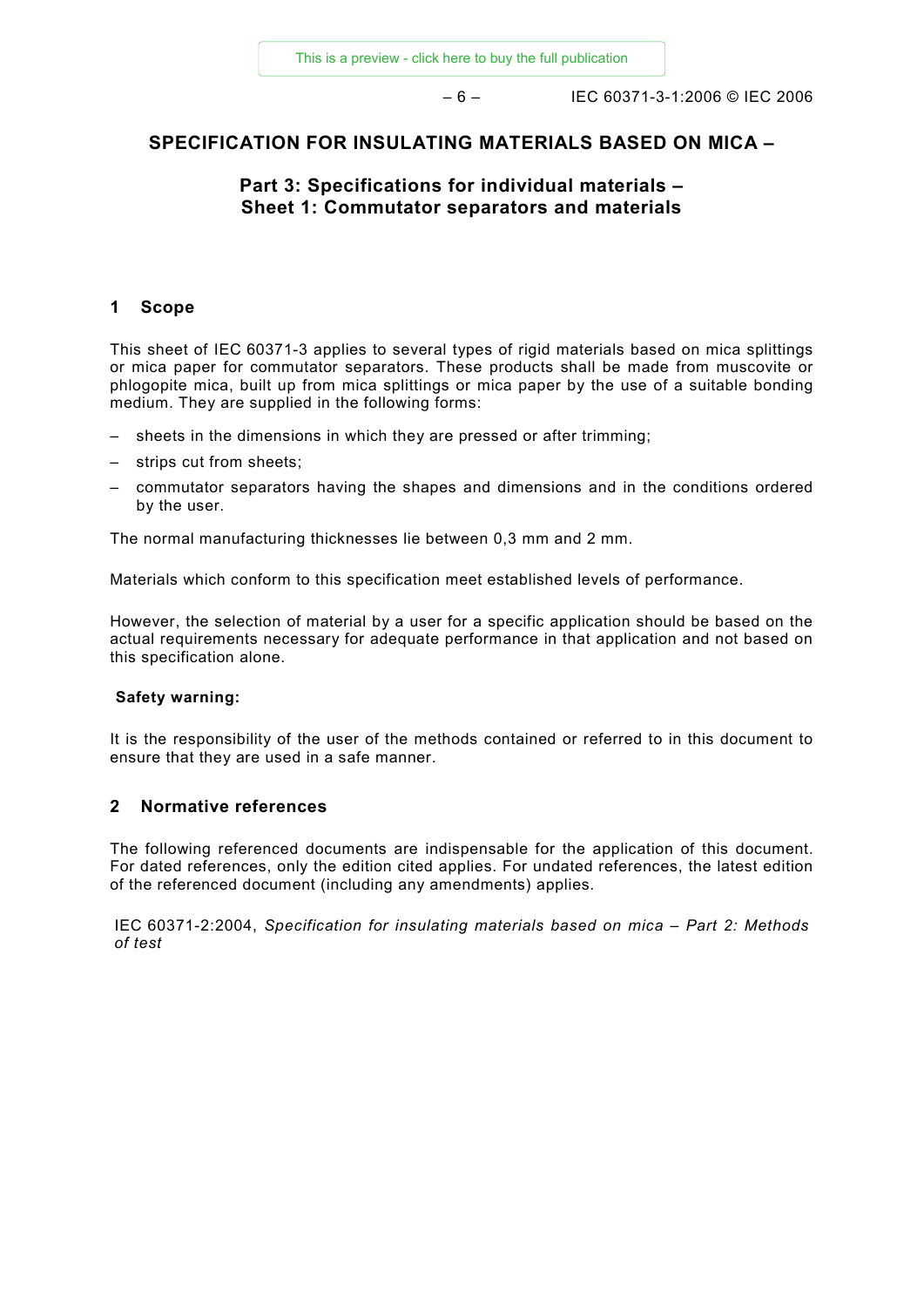$-12-$ 

IEC 60371-3-1:2006 © IEC 2006

# SOMMAIRE

| $\mathbf{1}$ |                                                                                                |  |
|--------------|------------------------------------------------------------------------------------------------|--|
| 2            |                                                                                                |  |
| 3            |                                                                                                |  |
| 4            |                                                                                                |  |
|              | 4.1                                                                                            |  |
|              | 42                                                                                             |  |
|              | Feuilles, bandes et entrelames de surface inférieure ou égale à 10 cm <sup>2</sup> 17<br>4 2 1 |  |
|              | 4.2.2                                                                                          |  |
| 5            |                                                                                                |  |
|              | 5 <sub>1</sub>                                                                                 |  |
|              | 5.2                                                                                            |  |
|              | 5.3                                                                                            |  |
| 6            | Détection des défauts et des particules conductrices dans les feuilles 18                      |  |
| 7            |                                                                                                |  |
| 8            |                                                                                                |  |
| 9            |                                                                                                |  |
|              |                                                                                                |  |

| Tableau 2 – Tolérances sur l'épaisseur des entrelames de surface supérieure à 10 cm <sup>2</sup> 17 |  |
|-----------------------------------------------------------------------------------------------------|--|
|                                                                                                     |  |
|                                                                                                     |  |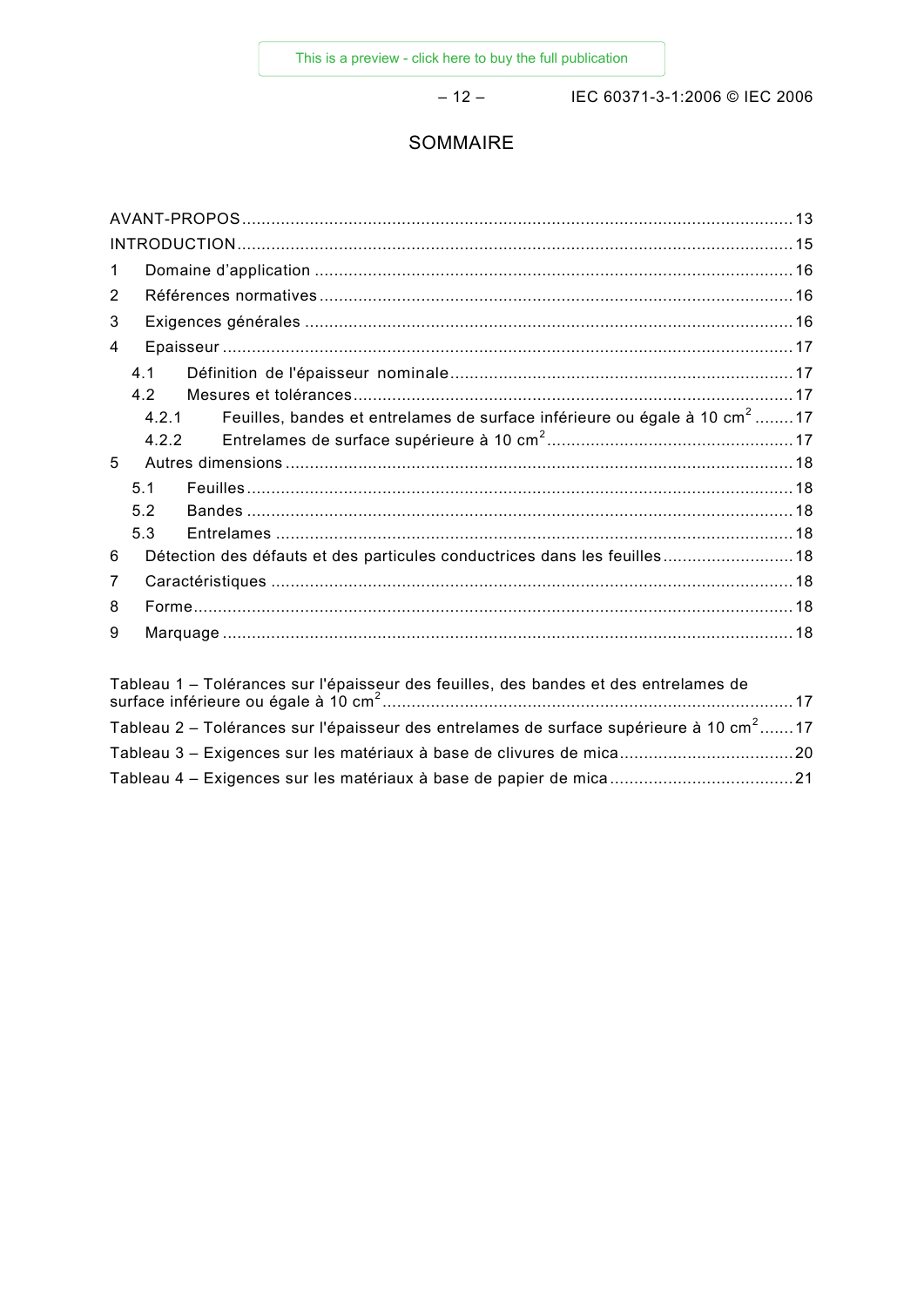IEC 60371-3-1:2006 © IEC 2006 – 13 –

# COMMISSION ÉLECTROTECHNIQUE INTERNATIONALE

\_\_\_\_\_\_\_\_\_\_\_\_

# **SPÉCIFICATION POUR LES MATÉRIAUX ISOLANTS A BASE DE MICA –**

# **Partie 3: Spécifications pour matériaux particuliers – Feuille 1: Matériaux pour entrelames de collecteurs**

# AVANT-PROPOS

- <span id="page-7-0"></span>1) La Commission Electrotechnique Internationale (CEI) est une organisation mondiale de normalisation composée de l'ensemble des comités électrotechniques nationaux (Comités nationaux de la CEI). La CEI a pour objet de favoriser la coopération internationale pour toutes les questions de normalisation dans les domaines de l'électricité et de l'électronique. A cet effet, la CEI – entre autres activités – publie des Normes internationales, des Spécifications techniques, des Rapports techniques, des Spécifications accessibles au public (PAS) et des Guides (ci-après dénommés "Publication(s) de la CEI"). Leur élaboration est confiée à des comités d'études, aux travaux desquels tout Comité national intéressé par le sujet traité peut participer. Les organisations internationales, gouvernementales et non gouvernementales, en liaison avec la CEI, participent également aux travaux. La CEI collabore étroitement avec l'Organisation Internationale de Normalisation (ISO), selon des conditions fixées par accord entre les deux organisations.
- 2) Les décisions ou accords officiels de la CEI concernant les questions techniques représentent, dans la mesure du possible, un accord international sur les sujets étudiés, étant donné que les Comités nationaux de la CEI intéressés sont représentés dans chaque comité d'études.
- 3) Les Publications de la CEI se présentent sous la forme de recommandations internationales et sont agréées comme telles par les Comités nationaux de la CEI. Tous les efforts raisonnables sont entrepris afin que la CEI s'assure de l'exactitude du contenu technique de ses publications; la CEI ne peut pas être tenue responsable de l'éventuelle mauvaise utilisation ou interprétation qui en est faite par un quelconque utilisateur final.
- 4) Dans le but d'encourager l'uniformité internationale, les Comités nationaux de la CEI s'engagent, dans toute la mesure possible, à appliquer de façon transparente les Publications de la CEI dans leurs publications nationales et régionales. Toutes divergences entre toutes Publications de la CEI et toutes publications nationales ou régionales correspondantes doivent être indiquées en termes clairs dans ces dernières.
- 5) La CEI n'a prévu aucune procédure de marquage valant indication d'approbation et n'engage pas sa responsabilité pour les équipements déclarés conformes à une de ses Publications.
- 6) Tous les utilisateurs doivent s'assurer qu'ils sont en possession de la dernière édition de cette publication.
- 7) Aucune responsabilité ne doit être imputée à la CEI, à ses administrateurs, employés, auxiliaires ou mandataires, y compris ses experts particuliers et les membres de ses comités d'études et des Comités nationaux de la CEI, pour tout préjudice causé en cas de dommages corporels et matériels, ou de tout autre dommage de quelque nature que ce soit, directe ou indirecte, ou pour supporter les coûts (y compris les frais de justice) et les dépenses découlant de la publication ou de l'utilisation de cette Publication de la CEI ou de toute autre Publication de la CEI, ou au crédit qui lui est accordé.
- 8) L'attention est attirée sur les références normatives citées dans cette publication. L'utilisation de publications référencées est obligatoire pour une application correcte de la présente publication.
- 9) L'attention est attirée sur le fait que certains des éléments de la présente Publication de la CEI peuvent faire l'objet de droits de propriété intellectuelle ou de droits analogues. La CEI ne saurait être tenue pour responsable de ne pas avoir identifié de tels droits de propriété et de ne pas avoir signalé leur existence.

La Norme internationale CEI 60371-3-1 a été établie par le comité d'études 15 de la CEI: Matériaux isolants.

Cette troisième édition de la CEI 60371-3-1 remplace la deuxième édition parue en 1984, dont elle constitue une révision technique.

Les principales modifications par rapport à l'édition antérieure portent sur les numéros des articles pour correspondre à la numérotation des articles de la dernière édition de la CEI 60371-2:2004.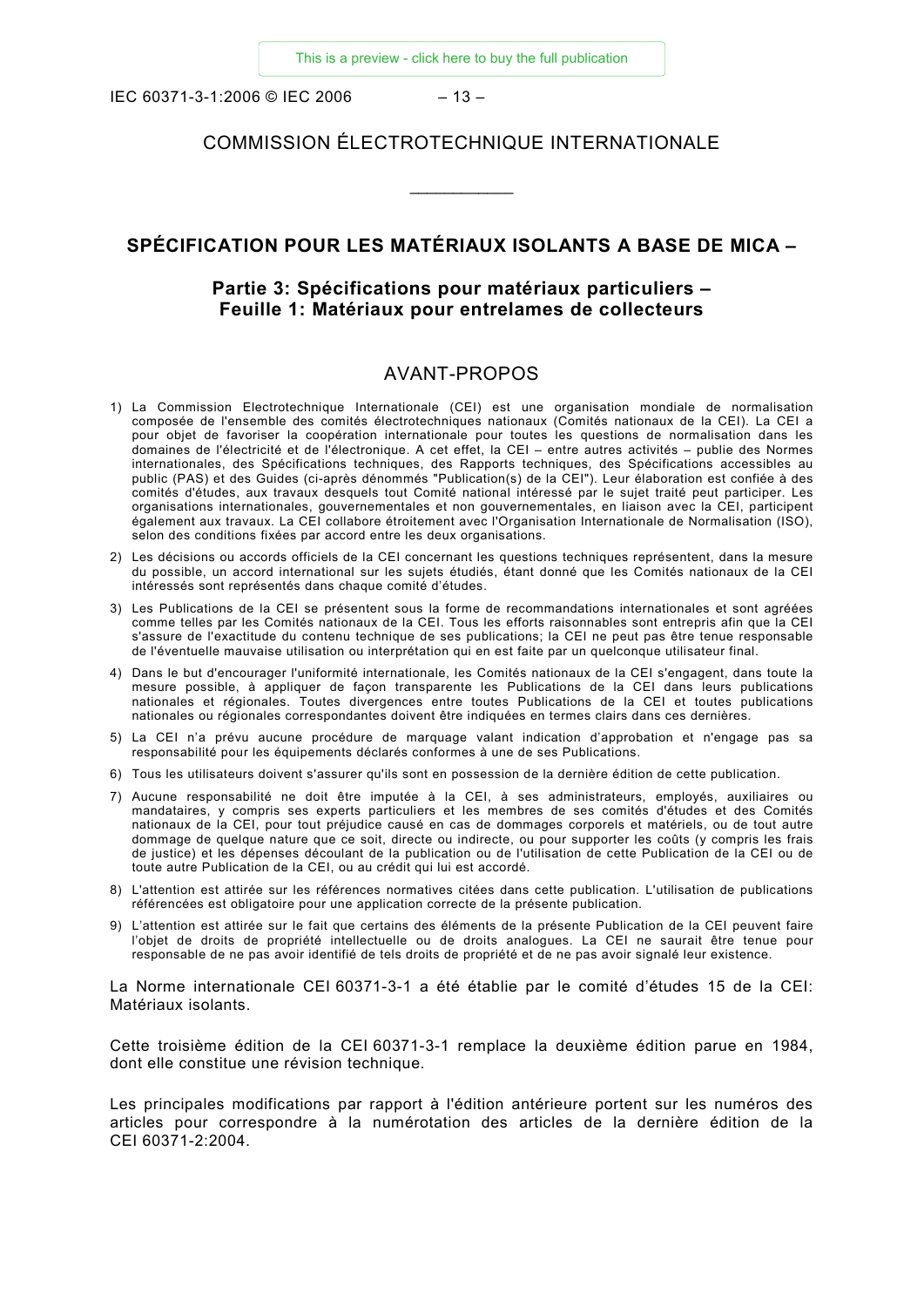– 14 – IEC 60371-3-1:2006 © IEC 2006

La présente version bilingue (2014-05) correspond à la version anglaise monolingue publiée en 2006-06.

Le texte anglais de cette norme est issu des documents 15/307/FDIS et 15/330/RVD.

Le rapport de vote 15/330/RVD donne toute information sur le vote ayant abouti à l'approbation de cette norme.

La version française de cette norme n'a pas été soumise au vote.

Cette publication a été rédigée selon les Directives ISO/CEI, Partie 2.

Le comité a décidé que le contenu de cette publication ne sera pas modifié avant la date de maintenance indiquée sur le site web de la CEI sous "http://webstore.iec.ch" dans les données relatives à la publication recherchée. A cette date, la publication sera

- reconduite,
- supprimée,
- remplacée par une édition révisée, ou
- amendée.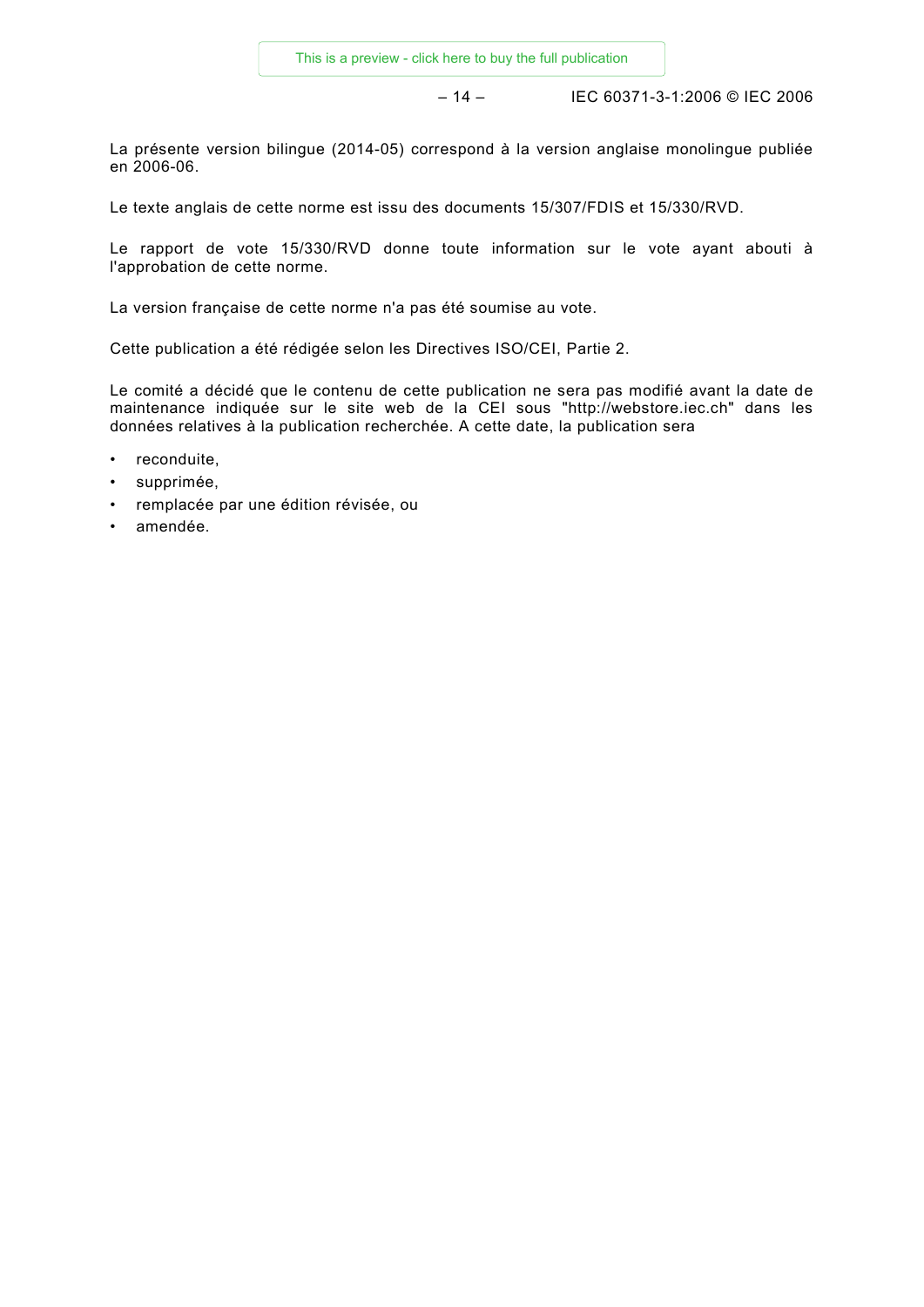<span id="page-9-0"></span>IEC 60371-3-1:2006 © IEC 2006 - 15 -

# INTRODUCTION

La présente partie de la CEI 60371 fait partie d'une série traitant des matériaux isolants à base de mica en clivures ou de papier de mica, avec ou sans renforcement, ainsi que du papier de mica à l'état pur, utilisés dans des équipements électriques.

La CEI 60371 est constituée de trois parties présentées sous le titre général *Spécification pour les matériaux isolants à base de mica:*

Partie 1: Définitions et exigences générales

Partie 2: Méthodes d'essai

Partie 3: Spécifications pour matériaux particuliers

La présente norme comprend l'une des feuilles qui composent la partie 3, comme suit:

Feuille 1: Matériaux pour entrelames de collecteurs